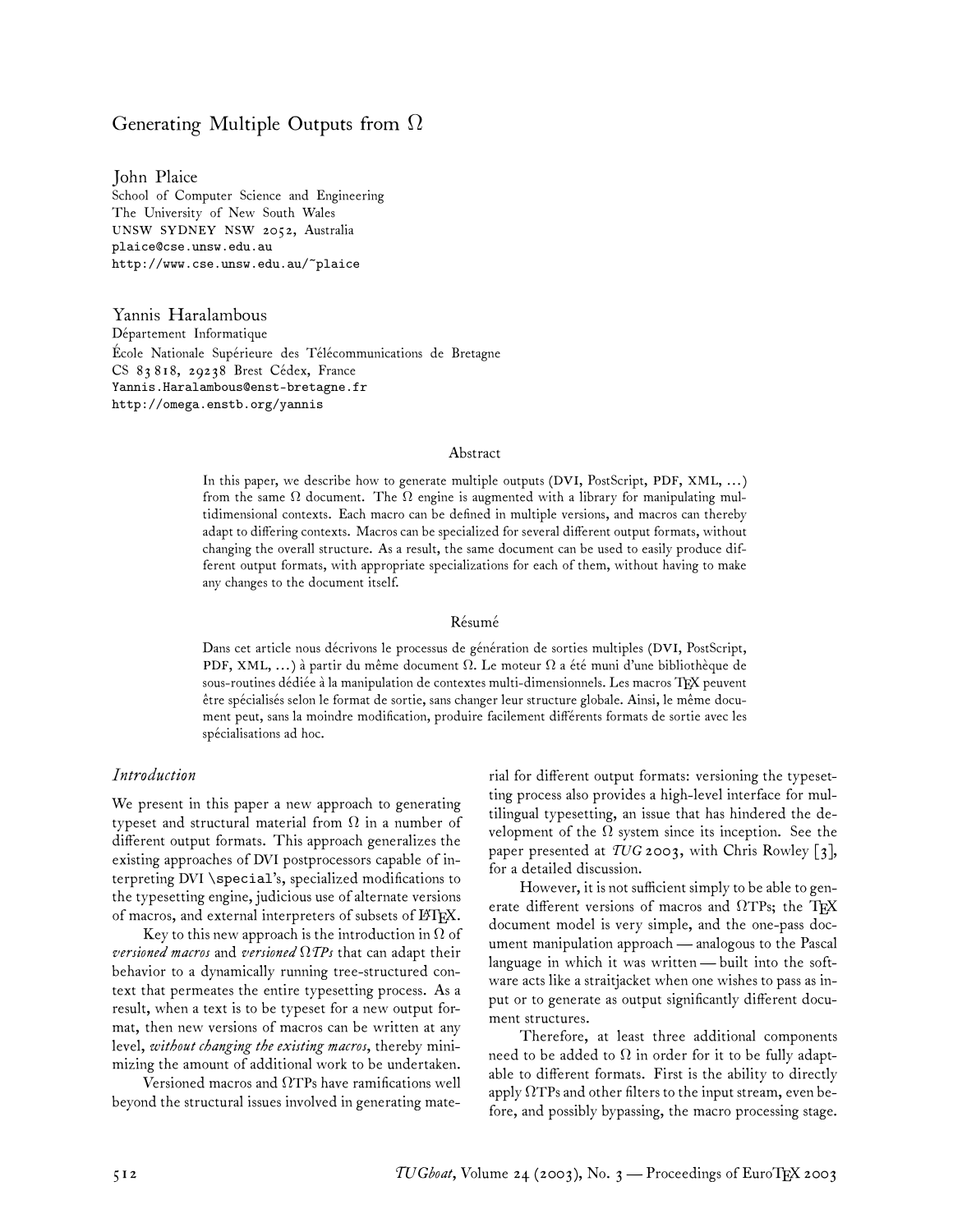Second is the ability to directly apply  $\Omega$ TPs to the output stream, possibly without even generating DVI output. Third is to supply general hooks that allow the user to manipulate internal document *structure*, and not simply horizontal and vertical boxes.

In this article, we present the work that we have undertaken towards these goals. We begin with a brief background, describing what we consider to be the main contributions of existing extensions of the general TEX framework (not just to the  $T_{F}X$  engine), and show how these different approaches all contribute to a better understanding of the general problem of generating different outputs from the same files.

The model for contexts that we have adopted was developed by Paul Swoboda in his PhD thesis [7]. It is the most highly developed presentation of *intensional versioning*, an approach to the development of software variants first proposed by the first author and William W. Wadge [6]. We give a discussion of intensional programming and versioning, then give a detailed presentation of contexts and context operators.

We then show how contexts have been integrated into  $\Omega$ . To do this, new  $\Omega$  primitives are introduced for creating and using different versions of macros, and for changing and manipulating the runtime context. In addition, means for having versions of internal and external ΩTPs are defined.

These technical sections are followed by a discussion of how the internals of the  $\Omega$  engine should be reorganized to facilitate the generation of multiple outputs.

# *TEX and its Extensions*

The TFX document model supposes that a stream of text, interspersed with control sequences, is to be transformed into a series of *pages*, each of which is a vertical box that contains other boxes, either vertical or horizontal. Each page is generated into DVI output, in the process losing some of the information contained in the page.

The boxes are generated on the fly. Although certain items can be stored for later use in registers, accessed much as one would in assembly programming, TFX's document model essentially consists of the following processes:

- transforming streams of characters into streams of typeset glyphs and boxes (*main loop*);
- building math lists from TFX math, then transforming the lists into streams of typeset glyphs (*math mode*);
- transforming streams of typeset glyphs, with inserted hyphenation points, into streams of horizontal boxes, corresponding to lines (*paragrapher*);
- building boxes, corresponding to tables, from alignment specifications;

• building pages from streams of boxes and glue (*page builder*).

TFX's operation is undertaken in one pass, and it is very difficult, if not impossible, to be able to manipulate intermediate data structures as they are being built.

The different extensions to TFX and the different DVI postprocessors have all taken different approaches, which is quite normal given their divergent aims.

First are the DVI postprocessors, dvips (generating PostScript) and dvipdfm (generating PDF). Each of these programs transforms DVI output, augmented with DVI \special's, specifically designed for use with that program and generated by TEX through its macro mechanism, into the relevant output format.

The main advantage of this approach is that it encourages modularity, in the sense that the typesetter is separate from the pretty-printer. However, one can only put into \special's information that is made available to the user. Information about intermediate data structures is not directly available, so can only be approximated.

Second is the LATEX2HTML approach. This tool does not do typesetting, rather it reorganizes the structure of the text into HTML. It does not use the TFX engine, but itself parses a large (reasonable) subset of L<sup>A</sup>TEX. For parts that cannot be directly translated into HTML, such as mathematics, then it generates small  $\LaTeX$  files, calls  $\LaTeX{}$ , then dvips, then transforms then into PNG files. Although LATEX2HTML is a useful tool, in its current form it will never have access to TEX's internal data structures, since it never calls TFX.

Third, also for generating HTML, is TFX4HT, which produces HTML files that resemble DVI pages generated by TEX. TEX4HT is also standalone, but it does use TEX for parsing and typesetting the input. It makes use of extensive DVI \special's.

Fourth are the extensions to the TFX engine, namely e-TEX, pdfTEX, and  $\Omega$ . The e-TEX extensions focus mainly on improving the macro expansion facilities. They do not change the typesetting, but do provide the very useful ability to reparse an input sequence.

The pdfTEX extensions are two-fold. First is some experimental work simulating some of Peter Karow's *hz* program. Second, more commonly used, are the extensions to generate PDF directly rather than DVI. In addition to its new pretty-printer for TFX pages, pdfTFX provides built-in mechanisms, using *whatsit* nodes, for generating such things as PDF forms and margin items.

Although pdfTFX is practical, in the sense that one can quickly generate PDF files from a TFX file, the fact that all of the functionality is hard-coded limits the possibility for extending the same system. For example, the current pdfTEX does not allow EPS files to be included in the PDF files that it generates.

The  $\Omega$  extensions are of a more general nature.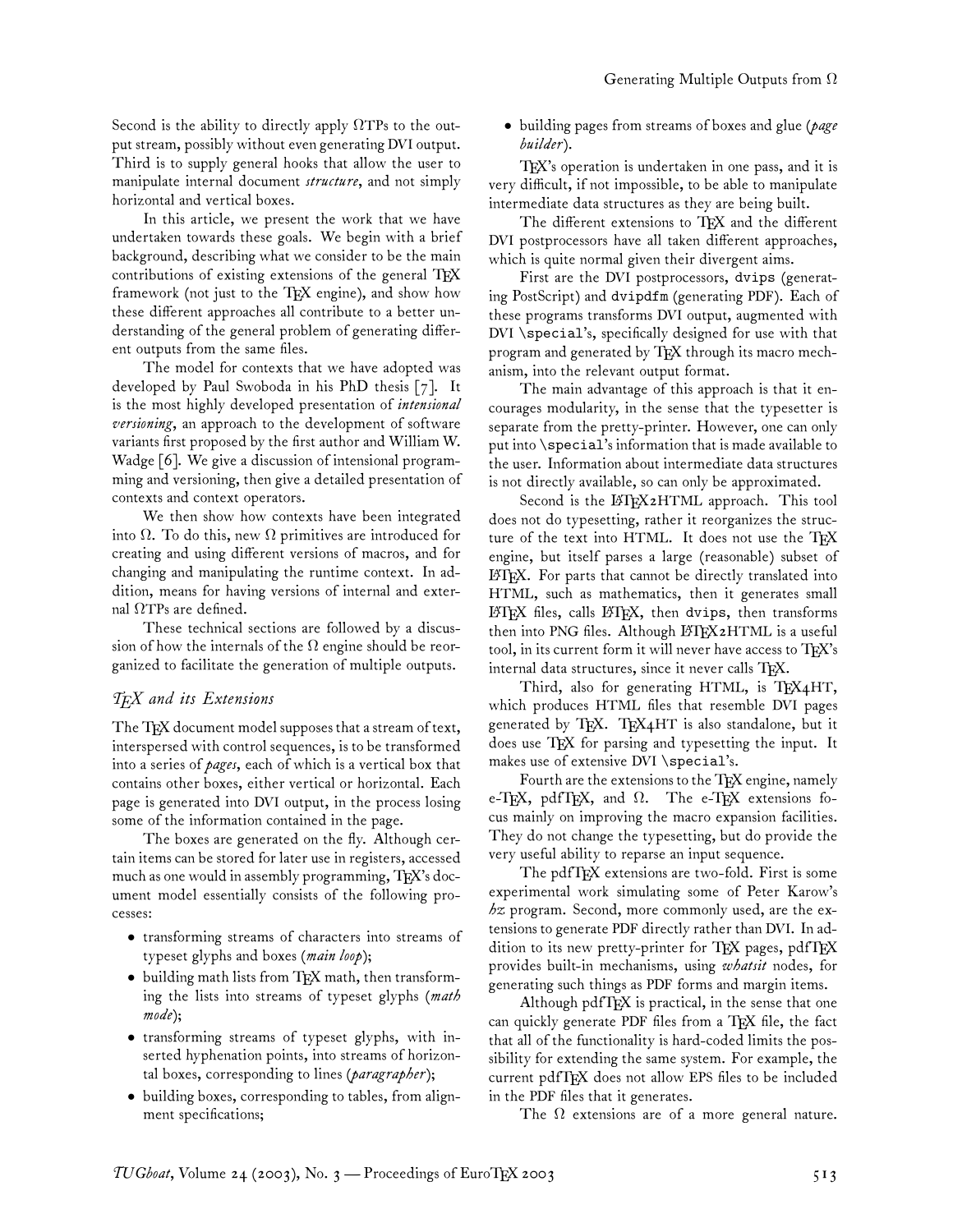In the  $\Omega$  model, before glyph selection, the character stream to be typeset is segmented and processed by a series of filters, each reading from standard input and writing to standard output. Once all of the filters are applied, the stream is passed to the standard  $T_{F}X$  character-level typesetter.

In addition,  $\Omega$  also includes an experimental prettyprinter for MathML and XML. One of the goals of this work is to provide the means for recovering structure, particularly in mathematics expressions, in TFX and L<sup>A</sup>TEX files that do not have perfect markup. However, this functionality is not in any way integrated with the ΩTP mechanism.

From this discussion, one can start to elucidate what is needed. One should be able to have, in a single system:

- internal data structures corresponding to page, paragraph, line, etc., that can be *explicitly* manipulated by the user;
- input mechanisms not based on the macro language that generate these data structures;
- more advanced macro-processing and other programming languages to manipulate these data structures;
- mechanisms to pretty-print the data structures in multiple output formats;
- limiting the output-format-specific additions to the internals of the typesetting engine.

For this whole approach to work, it is important that as one moves from one mechanism to another, changing input or output formats, and what is expected of the typesetting engine, that the whole framework be sufficiently *flexible* that one does not have to completely reprogram everything. In other words, the system must adapt to a complex context with many parameters. The next few sections focus in detail on how to deal with context in  $\Omega$ ; they are followed by a discussion of the points raised in the above wishlist.

# *Intensional Programming*

Intensional programming  $\lceil 4 \rceil$  is a form of computing that supposes that there is a multidimensional context, and that all programs are capable of adapting themselves to this context. The context is pervasive, and can simultaneously affect the behavior of a program at the lowest, highest and middle layers.

When an intensional program is running, there is a *current context*. This context is initialized upon launching the program from the values of environment variables, from explicit parameters, and possibly from active context servers. The current context can be modified during execution, either explicitly through the program's actions, or implicitly, through changes at an active context server.

A context is a specific point in a multidimensional space, i.e., given a dimension, the context will return a value for that dimension. The simplest contexts are dictionaries (lists of attribute-value pairs). A natural generalization is what will be used in this paper: the values themselves can be contexts, resulting in a tree-structured context. The set of contexts is furnished with a partial order ⊑ called a *refinement relation*.

For example, to describe Australian English, we could use the context:

### <script:<Latin>+

lang:<English;dialect:<Australian>>>

where script and lang are called *dimensions*, and lang:dialect is called a *compound dimension*. See below for more details.

During execution, the current context can be queried, dimension by dimension, and the program can adapt its behavior accordingly. In addition, if the programming language supports it, then contextual conditional expressions and blocks can be defined, in which the *most relevant* case, with respect to the current context and according to the partial order, is chosen among the different possibilities.

In addition, any entity can be defined in multiple *versions*, which are mappings from contexts to objects. Whenever an identifier designating an entity appears in an expression or a statement, then the most relevant version of that entity, with respect to the current context, is chosen. This is called the *variant substructure principle*. The general approach is called *intensional versioning* [6].

The ISE programming language [5] was the first language combining both intensional programming and versioning. It is based on the procedural scripting language Perl, and it has greatly facilitated the creation of multidimensional Web pages. Similar experimental work has been undertaken under the supervision of the first author with C, C++, Java, and Eiffel. And, when combined with a context server (see Paul Swoboda's PhD thesis [7]), it becomes possible for several documents or programs to be immersed in the same context.

# *Structuring the Context*

We use the same notation to designate contexts and versions of entities. This section has three subsections. First, we define contexts and the refinement relation. Then, we define *version domains*, which hold versioned entities. Finally, we define *context operators*, which are used to change from context to context. In the following section, we will show how all of these are to be used.

*Contexts and Refinement.* Let  $\{(\mathbb{S}_i, \sqsubseteq_i)\}_i$  be a collection of sets of ground values, each with its own partial order. Let  $\mathbb{S} = \overline{\cup_i} \mathbb{S}_i.$  Then the set of contexts  $\mathbb{C} \, \overline{ \big( \ni C \big)}$  over  $\mathbb{S}$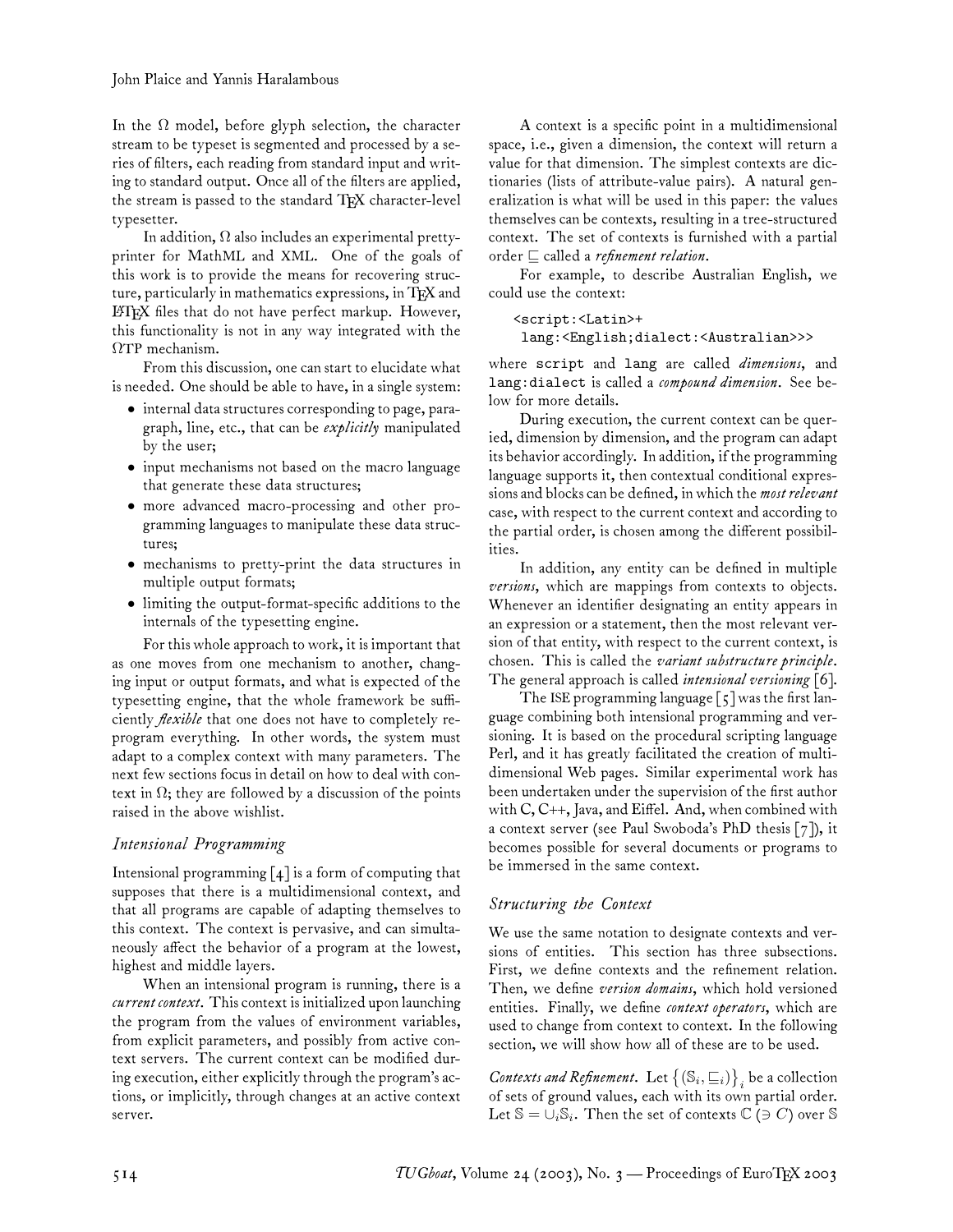is given by the following syntax:

$$
C \quad ::= \quad \bot \mid A \mid \Omega \mid \langle B; L \rangle \tag{1}
$$

$$
B \quad ::= \quad \epsilon \mid \alpha \mid \omega \mid v \tag{2}
$$

$$
L \quad ::= \quad \emptyset \mid d \colon C + L \tag{3}
$$

where  $d, v \in \mathbb{S}$ .

There are three special contexts:

- ⊥ is the *empty context* (also called *vanilla*);
- A is the *minimally defined context*, just more defined than the empty one;
- Ω is the *maximally defined context*, more defined than all other contexts.

The normal case is that there is a*base value* B, along with a *context list* (L for short), which is a set of *dimensioncontext* pairs. We write  $\delta L$  for the set of dimensions of  $L$ .

A sequence of dimensions is called a *compound dimension*. It can be used as a path into a context. Formally:

$$
D = \cdot \mid d : D \tag{4}
$$

If C is a context,  $C(D)$  is the subtree of C whose root is reached by following the path  $D$  from the root of  $C$ :

$$
C(\cdot) = C \tag{5}
$$

$$
\langle B; d:C'+L\rangle\ (d:D) = C'(D) \qquad (6)
$$

- As with contexts, there are three special base values:
- $\bullet$   $\epsilon$  is the *empty base value*;
- α is the *minimally defined base value*, just more defined than the empty base value;
- ω is the *maximally defined base value*, more defined than all others.

The normal case is that a base value is simply a scalar.

To the set C, we add an *equivalence* relation ≡, and a *refinement* relation ⊑. We begin with the equivalence relation:

$$
\perp \equiv \langle \epsilon ; \emptyset \rangle \tag{7}
$$

$$
A \equiv \langle \alpha; \emptyset \rangle \tag{8}
$$

$$
\Omega \equiv \left\langle \omega; \sum_{d \in \mathbb{S}} d \,:\Omega \right\rangle \tag{9}
$$

$$
\frac{L_0 \equiv_L L_1}{\langle B; L_0 \rangle \sqsubseteq \langle B; L_1 \rangle} \tag{10}
$$

Thus,  $\perp$  and A are notational conveniences, while  $\Omega$  cannot be reduced. The normal case supposes an equivalence relation  $\equiv_L$  over context lists:

$$
\emptyset \equiv_L d:\perp \qquad (\text{11})
$$

$$
d\colon\!\langle B;L+L'\rangle\quad\equiv_L\quad d\colon\!\big(\langle B;L\rangle+\langle B;L'\rangle\big)\,\,(\textbf{12})
$$

$$
L \equiv_L \quad \emptyset + L \tag{13}
$$

$$
L \equiv_L L + L \tag{14}
$$

$$
L + L' \equiv_L L' + L \tag{15}
$$

$$
L + (L' + L'') \equiv_L (L + L') + L'' \qquad (16)
$$

The  $+$  operator is idempotent, commutative, and associative. Now we can define the partial order over entire contexts:

$$
\perp \sqsubseteq C \tag{17}
$$

$$
C \sqsubseteq \Omega \tag{18}
$$

$$
\frac{C \neq \bot}{A \sqsubseteq C} \tag{19}
$$

$$
\frac{C_0 \equiv C_1}{C_0 \sqsubseteq C_1} \tag{20}
$$

$$
\frac{B_0 \sqsubseteq_B B_1 \quad L_0 \sqsubseteq_L L_1}{\langle B_0; L_0 \rangle \sqsubseteq \langle B_1; L_1 \rangle} \tag{21}
$$

which supposes a partial order  $\sqsubseteq_B$  over base values:

$$
\epsilon \sqsubseteq_B B \tag{22}
$$

$$
B \sqsubseteq_B B \tag{23}
$$

$$
B \sqsubseteq_B \omega \tag{24}
$$

$$
\frac{B \neq \epsilon}{\alpha \sqsubseteq_B B} \tag{25}
$$

$$
\begin{array}{ll}\n\upsilon_0, v_1 \in \mathbb{S}_i & v_0 \sqsubseteq_i v_1 \\
\hline\nv_0 \sqsubseteq_B v_1\n\end{array} \tag{26}
$$

The last rule states that if 
$$
v_0
$$
 and  $v_1$  belong to the same  
set  $\mathbb{S}_i$  and are comparable according to the partial or-  
der  $\sqsubseteq_i$ , then that order is subsumed for refinement pur-  
poses.

The partial order over contexts also supposes a partial order  $\sqsubseteq_B$  over context lists:

$$
\emptyset \sqsubseteq_L L \tag{27}
$$

$$
\frac{L_0 \equiv_L L_1}{L_0 \sqsubseteq_L L_1} \tag{28}
$$

$$
\frac{C_0 \sqsubseteq C_1}{d:C_0 \sqsubseteq_L d:C_1} \tag{29}
$$

$$
\frac{L_0 \sqsubseteq_L L_1 \quad L'_0 \sqsubseteq_L L'_1}{L_0 + L'_0 \sqsubseteq_L L_1 + L'_1}
$$
\n(30)

Rule 30 ensures that the  $+$  operator defines the least upper bound of two context lists.

*Context and Version Domains.* When doing intensional programming, we work with *sets* of contexts, called *context domains*, written C. There is one operation on context domains, namely the *best-fit*. Given a context domain C of existing contexts and a requested context  $C_{\text{req}}$ , the best-fit context is defined by:

$$
best(\mathcal{C}, C_{\text{req}}) = \max\{C \in \mathcal{C} \mid C \sqsubseteq C_{\text{req}}\} \qquad (31)
$$

If the maximum does not exist, there is no best-fit context.

Typically, we will be versioning *something*, an object of some type. This is done using *versions*, simply  $(C, object)$  pairs. Version domains V then become functions mapping contexts to objects. The *best-fit object* in a version domain is given by:

$$
best_O(\mathcal{V}, C_{\text{req}}) = \mathcal{V}(best(\text{dom }\mathcal{V}, C_{\text{req}}))
$$
 (32)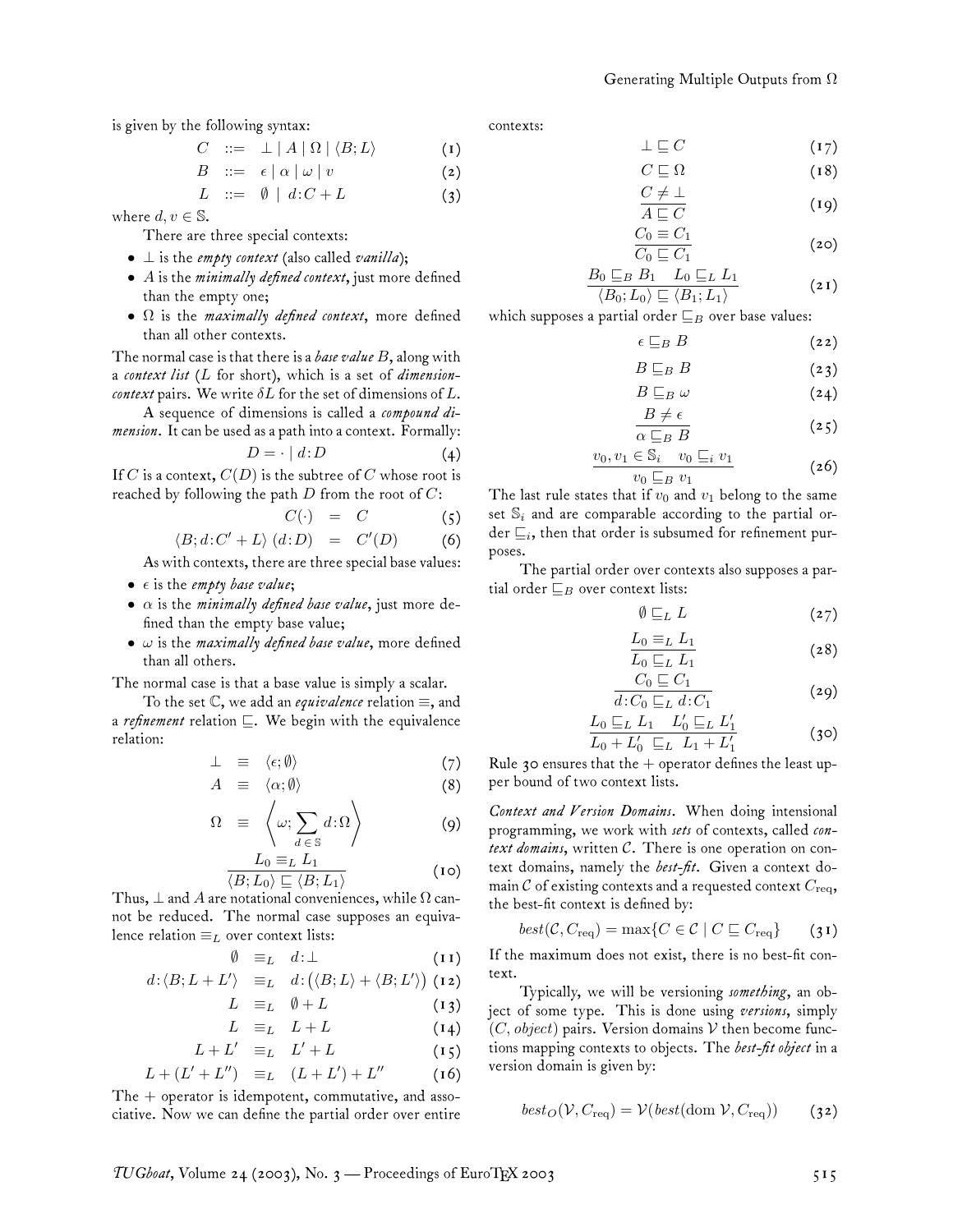*Context Operators.* Context operators allow one to selectively *modify* contexts. Their syntax is similar to that of contexts.

$$
C_{\rm op} \quad ::= \quad C \mid [P_{\rm op}; B_{\rm op}; L_{\rm op}] \tag{33}
$$

$$
P_{\rm op} \quad ::= \quad -- \mid \epsilon \tag{34}
$$

$$
B_{\rm op} \quad ::= \quad - \mid B \tag{35}
$$

$$
L_{\rm op} \quad ::= \quad \emptyset_{L_{\rm op}} \mid d \colon C_{\rm op} + L_{\rm op} \tag{36}
$$

A context operator is applied to a context to transform it into another context. (It can also be used to transform a context operator into another; see below.) The − operator removes the current base value, while the  $-$  operator in  $P_{\text{op}}$  is used to clear all dimensions not explicitly listed at that level.

Now we give the semantics for  $C$   $C_{op}$ , the application of context operator  $C_{op}$  to context  $C$ :

$$
C_0 C_1 = C_1 \qquad \qquad (37)
$$

$$
\begin{array}{rcl}\n\Omega \ C_{\rm op} & = & \text{error} \\
\langle B; L \rangle \ [- -; B_{\rm op}; L_{\rm op}] & = & (39)\n\end{array}
$$

$$
\langle B; L \backslash (\delta L - \delta L_{op}) \rangle [\epsilon; B_{op}; L_{op}]
$$
  

$$
\langle B; L \rangle [\epsilon; B_{op}; L_{op}] = \langle (40) \langle (B B_{op}); (L L_{op}) \rangle
$$

The general case consists of replacing the base value and replacing the context list. First, the base value:

$$
B - = \epsilon \tag{4I}
$$

$$
B_0 \ B_1 \quad = \quad B_1 \tag{42}
$$

Now, the context list:

$$
L \emptyset_{L_{\rm op}} = L \tag{43}
$$

$$
(d:C+L)(d:C_{\rm op} + L_{\rm op}) = (44)
$$
  

$$
d:(C\ C_{\rm op}) + (L\ L_{\rm op})
$$

$$
L (d:C_{\rm op} + L_{\rm op}) = (45)
$$
  

$$
d: (\emptyset C_{\rm op}) + (L L_{\rm op}), \quad d \notin \delta L
$$

Context operators can also be applied to context operators. There are two cases:

$$
[P_{\rm op}; B_{\rm op0}; L_{\rm op0}] \left[ \epsilon; B_{\rm op1}; L_{\rm op1} \right] = (46)
$$

$$
\left[ P_{\rm op}; (B_{\rm op0} B_{\rm op1}); (L_{\rm op0} L_{\rm op1}) \right]
$$

$$
[P_{\rm op}; B_{\rm op0}; L_{\rm op0}] [--; B_{\rm op1}; L_{\rm op1}] = (47)
$$
  

$$
[--; (B_{\rm op0} B_{\rm op1}); ((L_{\rm op0} \setminus (\delta L_{\rm op0} - \delta L_{\rm op1})) L_{\rm op1})]
$$

Now that we have given the formal syntax and semantics of contexts, version domains, and context operations, we can move on to typesetting.

## *The Running Context in* Ω

As is standard, the abstract syntax is simpler than the concrete syntax, which offers richer possibilities to facilitate entry. Here is the concrete syntax for contexts:

| $C$ | ::= $\Leftrightarrow$ | Empty context   |
|-----|-----------------------|-----------------|
| ~   | ~                     | Minimum context |
| ~   | ~                     | Maximum context |
| ~   | ~                     | Base value      |
| ~   | ~                     | 50              |
| ~   | ~                     | 50              |
| ~   | ~                     | 90              |
| ~   | 50                    |                 |
| ~   | 10                    |                 |
| ~   | 10                    |                 |
| ~   | 10                    |                 |
| ~   | 10                    |                 |
| ~   | 10                    |                 |
| ~   | 10                    |                 |
| ~   | 10                    |                 |
| ~   | 10                    |                 |
| ~   | 10                    |                 |
| ~   | 10                    |                 |
| ~   | 10                    |                 |
| ~   | 10                    |                 |
| ~   | 10                    |                 |
| ~   | 10                    |                 |
| ~   | 10                    |                 |
| ~   | 10                    |                 |
| ~   | 10                    |                 |
| ~   | 10                    |                 |
| ~   | 10                    |                 |
| ~   | 10                    |                 |
| ~   | 10                    |                 |
| ~   | 10                    |                 |
| ~   | 10                    |                 |
| ~   | 10 </td               |                 |

$$
dim \quad ::= \quad string
$$

As for the context operation, here is the syntax:

| $C_{op}$   | $::=$               | $C$                  | Replace the context |
|------------|---------------------|----------------------|---------------------|
| [          | [                   | No change            |                     |
| [          | $[val_{op}]$        | Change base          |                     |
| [          | $[L_{op}]$          | Change subversions   |                     |
| [          | $[val_{op}+L_{op}]$ | Change base & subs   |                     |
| $val_{op}$ | $::=$               | Clear base           |                     |
|            | val                 | New value            |                     |
|            | -                   | Clear subversions    |                     |
|            | val+--              | New base, clear subs |                     |
|            | --                  | Clear base & subs    |                     |

$$
L_{\rm op} \quad ::= \quad \dim: C_{\rm op} \; [+\; \dim: C_{\rm op}]^*
$$

In  $\Omega$ , the current context is given by:

# \contextshow{}

If  $D$  is a compound dimension, then the subversion at dimension  $D$  is given by:

#### $\text{contextshow}\{D\}$

while the base value at dimension  $D$  is given by:

#### $\text{const}$ base $\{D\}$

This context is initialized at the beginning of an  $\Omega$  run with the values of environment variables and command-line parameters. Once it is set, it can be changed as follows:

$$
\verb+\contextSet+\{C_{op}\}
$$

### *Adapting to the Context*

During execution, there are three mechanisms for  $\Omega$  to modify its behavior with respect to the current context: (1) *versioned execution flow*, (2) *versioned macros*, and (3) *versioned* Ω*TPs*.

*Execution Flow.* The new \contextchoice primitive is used to change the execution flow:

$$
\verb"\contextchoice{({C_{op1}}}=>{exp_1},\ldots, {C_{opn}}=>{exp_n},\ldots, {C_{opn}}=>{exp_n}
$$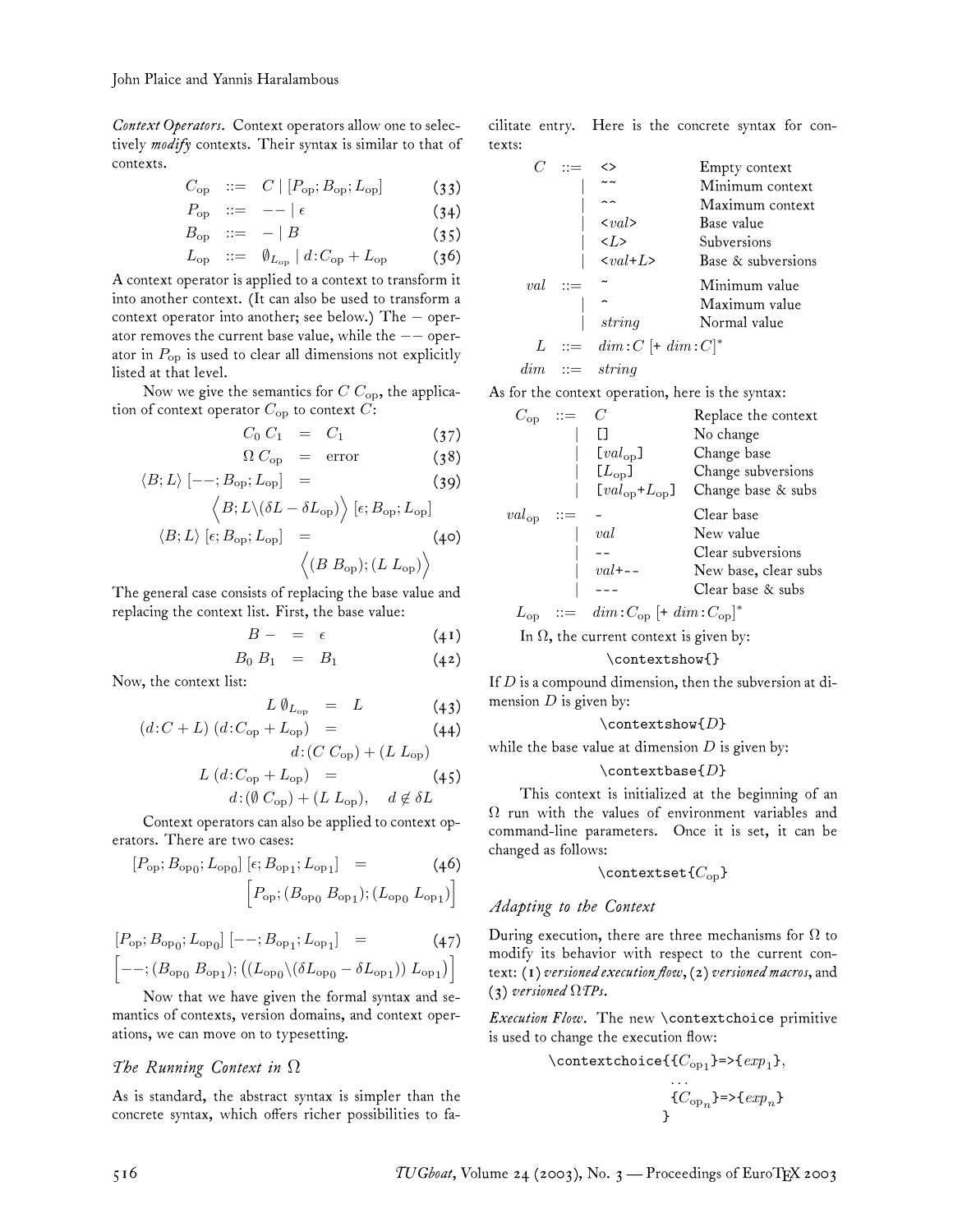Depending on the current context  $C$ , one of the expressions  $exp_i$  will be selected and expanded. The one chosen will correspond to the *best-fit* context among  $\{C \ C_{\text{op}_1}, \ \ldots, \ C \ C_{\text{op}_n}\}$  (see the discussion above of Context and Version Domains).

*Macros.* The  $\Omega$  macro expansion process has been extended so that any control sequence can have multiple, *simultaneous* versions, at the same scoping level. Whenever \*controlsequence* is expanded, the *most relevant*, i.e. the *best-fit*, definition, with respect to the current context, is expanded.

A version of a control sequence is defined as follows:

#### \vdef{Cop}\*controlsequence args*{*definition*}

If the current context is  $C$ , then this definition defines the C Cop version of \*controlsequence*. The scoping of definitions is the same as for TFX.

This approach is upwardly compatible with the TEX macro expansion process. The standard TEX definition:

## \def\*controlsequence args*{*definition*}

is simply equivalent to

#### \vdef{<>}\*controlsequence args*{*definition*}

i.e., it defines the empty version of a control sequence.

As stated above, during expansion the best-fit definition of \*controlsequence*, with respect to the current context, will be expanded whenever it is encountered. It is also possible to expand a particular version of a control sequence, by using:

## \vexp{Cop}\*controlsequence*

Ω*TPs and* Ω*TP-lists.* Beyond the ability to manipulate larger data structures than does TEX,  $\Omega$  allows the user to apply a series of filters to the input, each reading from standard input and writing to standard output. Each of the filters is called an  $\Omega$ TP ( $\Omega$  Translation Process), and a series of filters is called an ΩTP-list.

There are two kinds of ΩTPs: internal and external. Internal ΩTPs are finite state machines written in an  $\Omega$ -specific language, and that are compiled before being interpreted by the  $\Omega$  engine. External  $\Omega$ TPs are standalone programs, reading from standard input and writing to standard output, like Unix filters.

Internal and external ΩTPs handle context differently. For external  $\Omega$ TPs, the context information can be passed on through an additional parameter to the system call invoking the external  $\Omega$ TP:

#### program -context=context

Internal  $\Omega$ TPs have been modified so that every instruction can be preceded by a context tag. Using the simplest syntax, this becomes:

<<context>> pattern => expression

When an internal  $\Omega$ TP is being interpreted, an instruction is only examined if its context tag (defaulting to the empty context) is less than the current running context.

When  $\Omega$ TPs and  $\Omega$ TP-lists are being declared in  $\Omega,$ the \contextchoice operator can be used to build versioned  $\Omega$ TP-lists. These will be particularly useful for multilingual typesetting. See  $\lceil 3 \rceil$  for more details.

# *The Internals of the Typesetting Engine*

The versioned macros and  $\Omega$ TPs presented in the previous sections clearly facilitate the development of software that is more flexible, in the sense that if new parameters are added to a system, new code only needs to be written for those parts affected directly by the new parameters.

But it is still not clear how these mechanisms will help solve this problem of having multiple input and output formats for use with the same typesetting system, in particular, inside  $\Omega$ .

We outline the solution here, since at the time of writing, we have not yet finalized the syntax.

Essentially, all of  $\Omega$ 's internal data structures will be made directly accessible to the user. These include at least:

- streams of characters;
- streams of glyphs;
- math lists;
- $\bullet$  input to each  $\Omega$ TP application;
- $\bullet$  output from each  $\Omega$ TP application;
- paragraphs;
- tables;
- pages;
- other kinds of boxes.

For each of these data structures will be specified a canonical serialization and deserialization. For each of the algorithms that can be applied to these data structures, a means for applying the algorithms from the user level will be defined as well.

As a result, it will be possible to completely manipulate what we might call the "canonical input" and the "canonical output" of the typesetter. Then inputting from different formats and outputting to different formats becomes much simpler. For input from a specific input format, an  $\Omega$ TP-list must be defined to translate that input format into the "canonical input". For output to a specific output format, an  $\Omega$ TP-list must be defined to translate from the "'canonical output" to the output format. These  $\Omega$ TP-lists may well be parameterized by the current context to achieve specific results.